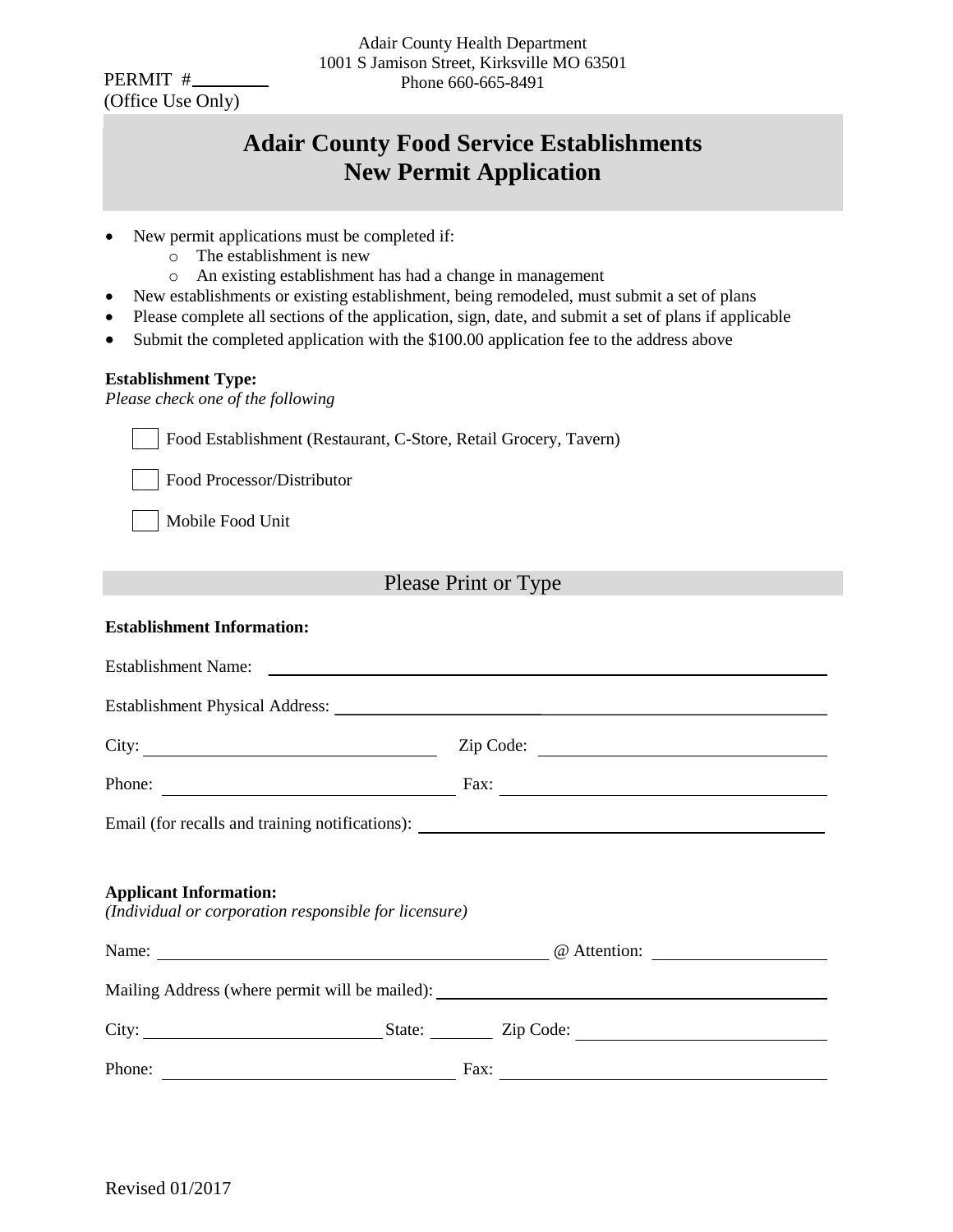#### **Person directly responsible for day to day operation of the establishment:**

(*This person must work on-site and have required training certification)*

| City: <u>City:</u> State: <u>City:</u> City: 2ip:                                                                                                                                                                                        |  |                |  |  |  |
|------------------------------------------------------------------------------------------------------------------------------------------------------------------------------------------------------------------------------------------|--|----------------|--|--|--|
|                                                                                                                                                                                                                                          |  |                |  |  |  |
| Area Manager or immediate supervisor of above named person:                                                                                                                                                                              |  |                |  |  |  |
| Name:                                                                                                                                                                                                                                    |  |                |  |  |  |
|                                                                                                                                                                                                                                          |  |                |  |  |  |
| City: <u>City:</u> City: <u>City:</u> City: City: City: City: City: City: City: City: City: City: City: City: City: City: City: City: City: City: City: City: City: City: City: City: City: City: City: City: City: City: City: City: Ci |  |                |  |  |  |
|                                                                                                                                                                                                                                          |  |                |  |  |  |
| <b>Legal Owner Information:</b><br>Please check one of the following<br>Individual<br>Partnership<br>Corporation<br>Association                                                                                                          |  |                |  |  |  |
| <b>Legal Owners/Officers of the Establishment:</b>                                                                                                                                                                                       |  |                |  |  |  |
| <b>NAME/TITLE</b>                                                                                                                                                                                                                        |  | <b>ADDRESS</b> |  |  |  |
|                                                                                                                                                                                                                                          |  |                |  |  |  |
|                                                                                                                                                                                                                                          |  |                |  |  |  |
|                                                                                                                                                                                                                                          |  |                |  |  |  |
|                                                                                                                                                                                                                                          |  |                |  |  |  |